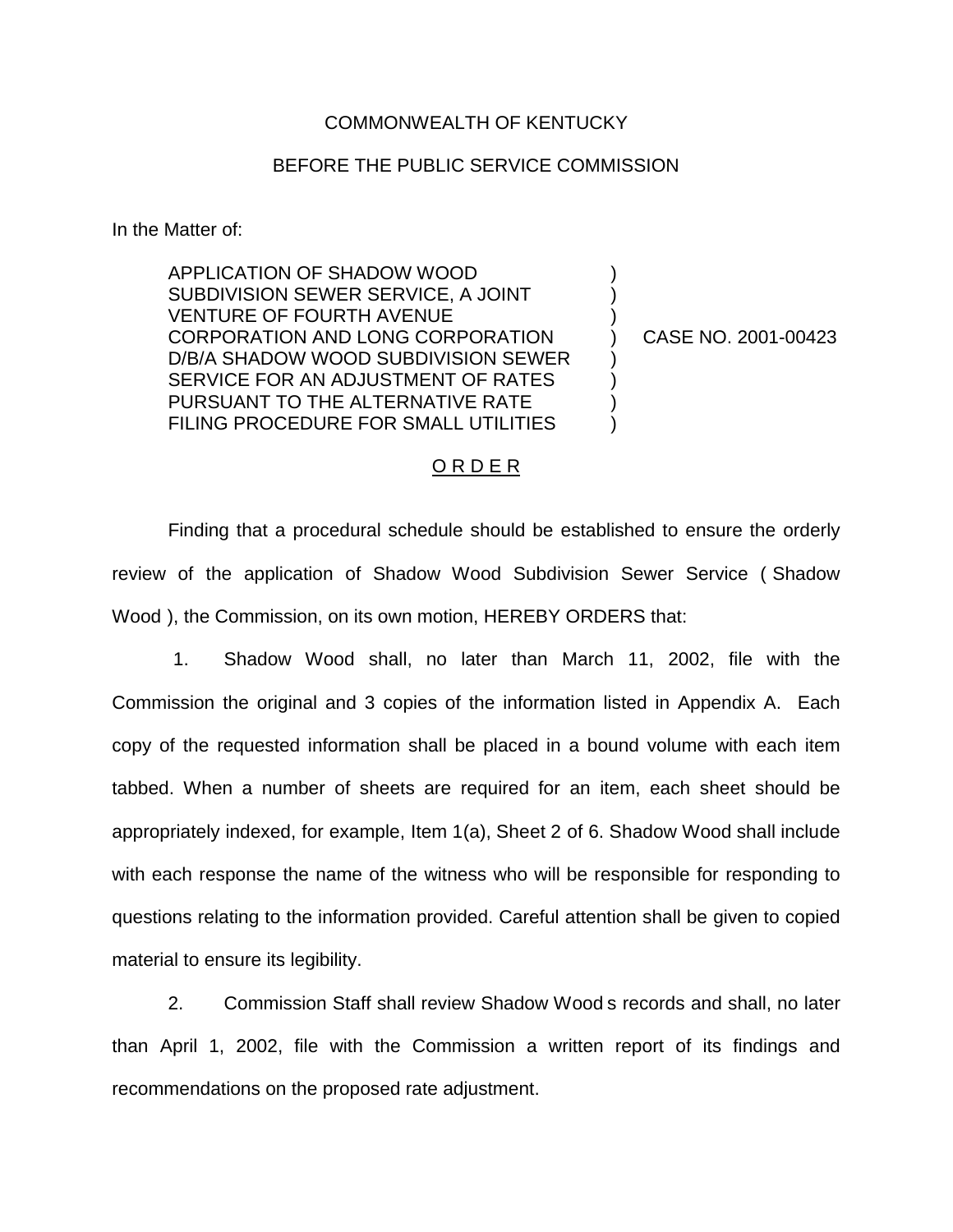3. Within 14 days of the date of the filing of the Commission Staff Report, all parties shall carefully review the report and file with the Commission their written comments on the report. In these comments, each party shall specifically identify those findings and/or recommendations to which it objects. Failure to object to a finding shall be considered as an admission of that finding.

4. If no requests for a hearing in this matter are filed with the Commission by April 15, 2002, this matter shall be submitted to the Commission based upon the record that exists as of April 15, 2002.

5. If a request for a hearing is submitted, then:

a. Any party may on or after April 16, 2002, but no later than April 23, 2002, serve upon Shadow Wood a request for production of documents and written interrogatories to be answered by Shadow Wood within 14 days of service.

b. Each party shall file, no later than May 14, 2002, an original and 8 copies of the following with the Commission and serve a copy upon each party of record:

(1) A list of the names and addresses of all persons that it intends to call as witnesses at the formal hearing.

(2) A summary of the each witness s expected testimony.

(3) A copy of all documents and exhibits that it intends to introduce into evidence at the scheduled hearing.

c. A formal hearing in this matter shall be held on May 21, 2002 at 9:00 a.m., Eastern Daylight Time, in Hearing Room 1 of the Commission's offices at 211 Sower Boulevard, Frankfort, Kentucky, and continuing until completed.

-2-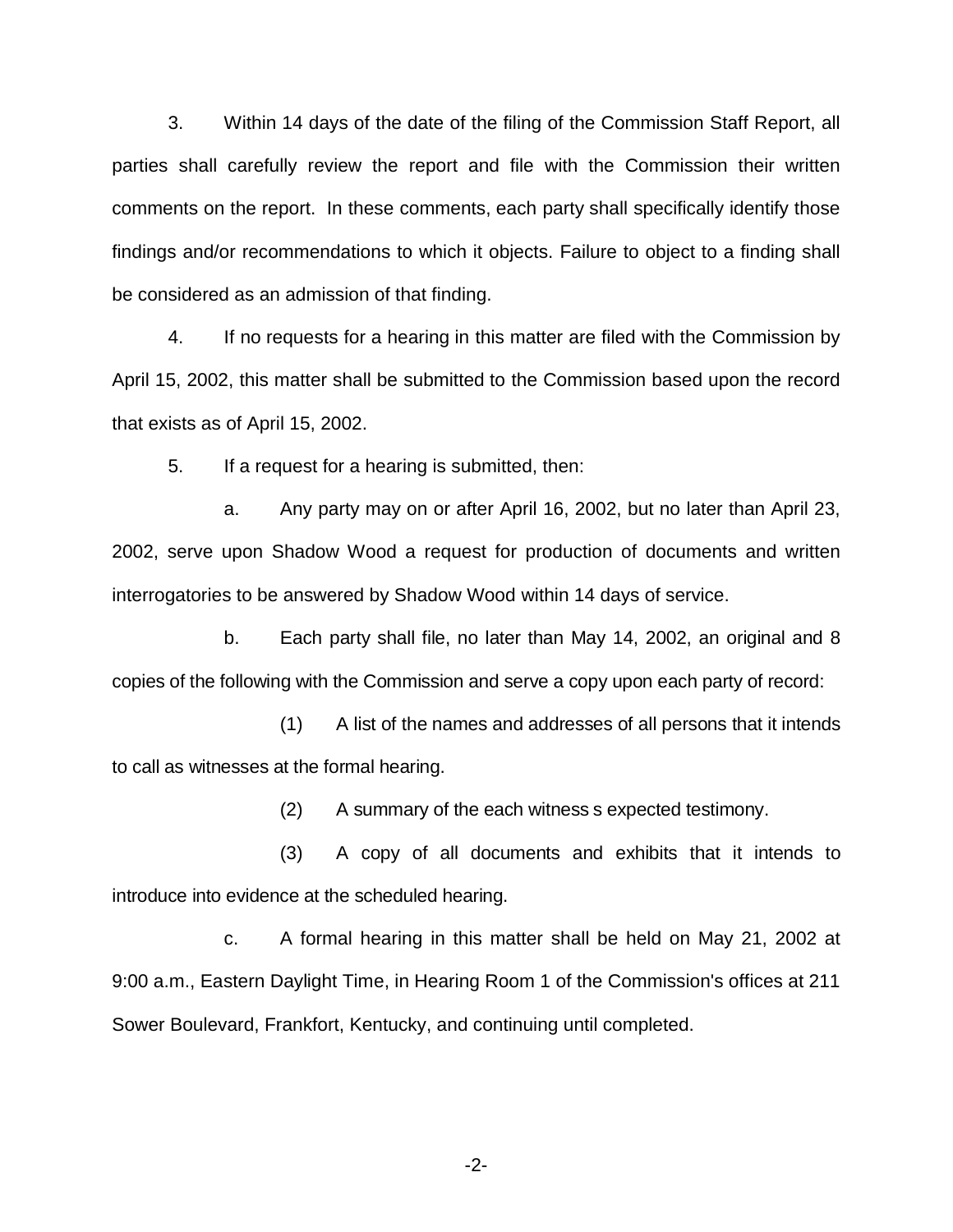6. Copies of all documents served upon any party shall be served upon all other parties and filed with the Commission.

7. Motions for extensions of time with respect to the schedule herein shall be made in writing and will be granted only upon a showing of good cause.

8. To be timely filed with the Commission, a document must be received by the Secretary of the Commission within the specified time for filing except that any document shall be deemed timely filed if it has been transmitted by United States express mail, or by other recognized mail carriers, with the date the transmitting agency received said document from the sender noted by the transmitting agency on the outside of the container used for transmitting, within the time allowed for filing.

9. Service of any document or pleading shall be made in accordance with Administrative Regulation 807 KAR 5:001, Section 3(7), and Kentucky Civil Rule 5.02.

10. Shadow Wood shall make available to Commission Staff for inspection all books, accounts, papers and records of its operations.

11. Shadow Wood shall, upon the request of Commission Staff, produce at its own expense and provide to Commission Staff verified copies of any books, accounts, papers and records of its operations.

Done at Frankfort, Kentucky, this 25<sup>th</sup> day of February, 2002.

By the Commission

ATTEST:

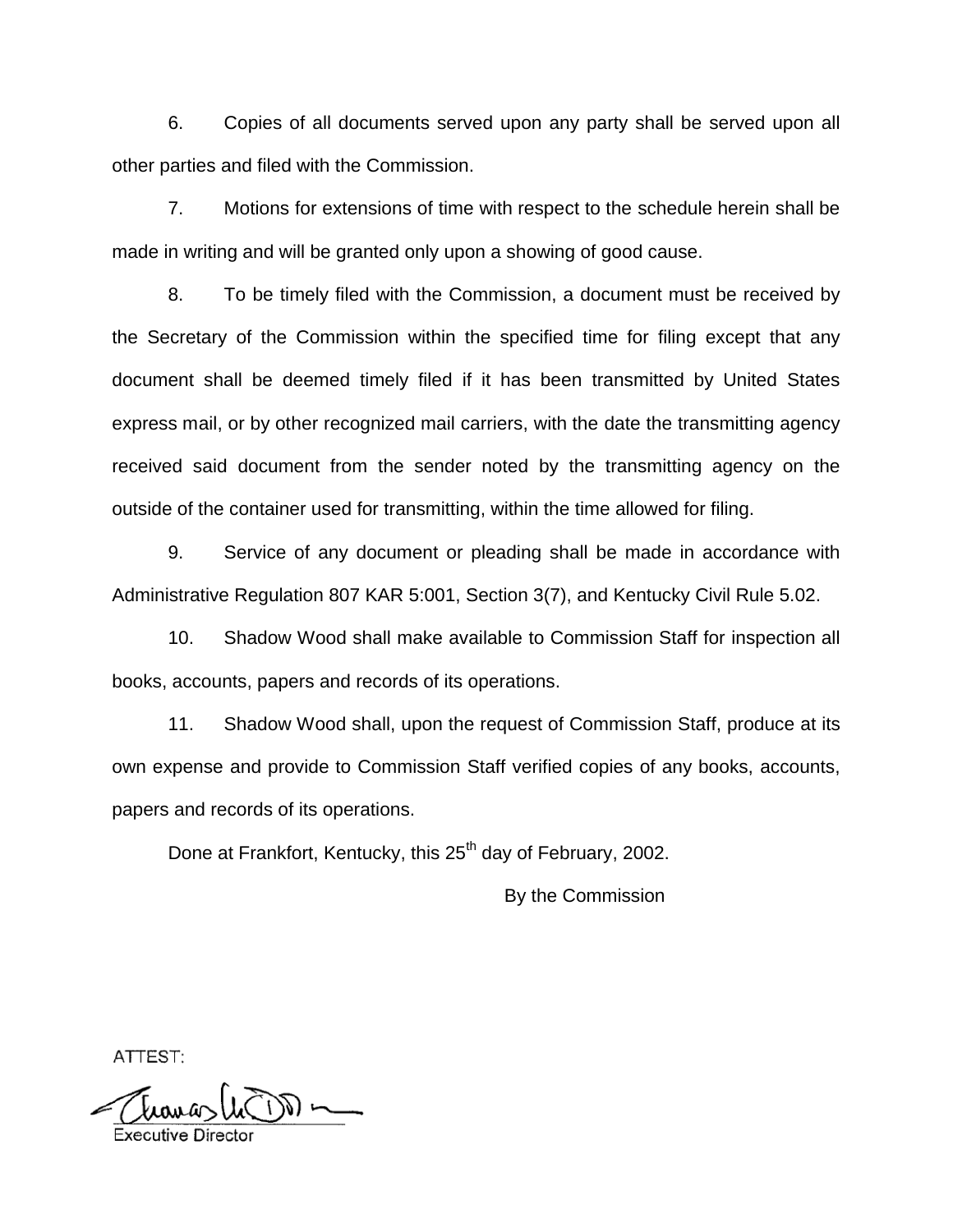#### APPENDIX A

# APPENDIX TO AN ORDER OF THE KENTUCKY PUBLIC SERVICE COMMISSION IN CASE NO. 2001-00423 DATED February 25, 2002

1. At Attachment A of its Application, Shadow Wood provides an operating statement that lists a pro forma administrative salary of \$30,000. In its Explanation of Adjustments to Test Year Operations, however, Shadow Wood lists administrative salary as \$26,000. Explain the discrepancy.

2. In its Application, Shadow Wood refers to salary studies and a staff advertisement, but failed to include these materials. Provide these materials.

3. Provide all time records that Shadow Wood or its owner/manager has maintained regarding time worked by the owner/manager on Shadow Wood s behalf.

4. At Attachment A of its Application, Shadow Wood proposes a Bookkeeping Fees expense of \$6,000 and states that this amount is based on actual year 2000 fees paid by the utility.

a. Is the invoice of September 5, 2001 from Buetow, Lemastus & Dick in the amount of \$6,000 submitted in support of the proposed Bookkeeping Fees expense?

b. If the response to Item  $4(a)$  is yes,

(1) Explain how the invoice represents actual year 2000 fees paid by the utility since the invoice states that the billed fees are for accounting assistance, preparation of property tax returns and PSC audit rendered from March 17, 2001 through September 5, 2001.

(2) For each service included in the invoiced amount, state:

(i) The nature of the service.

-1-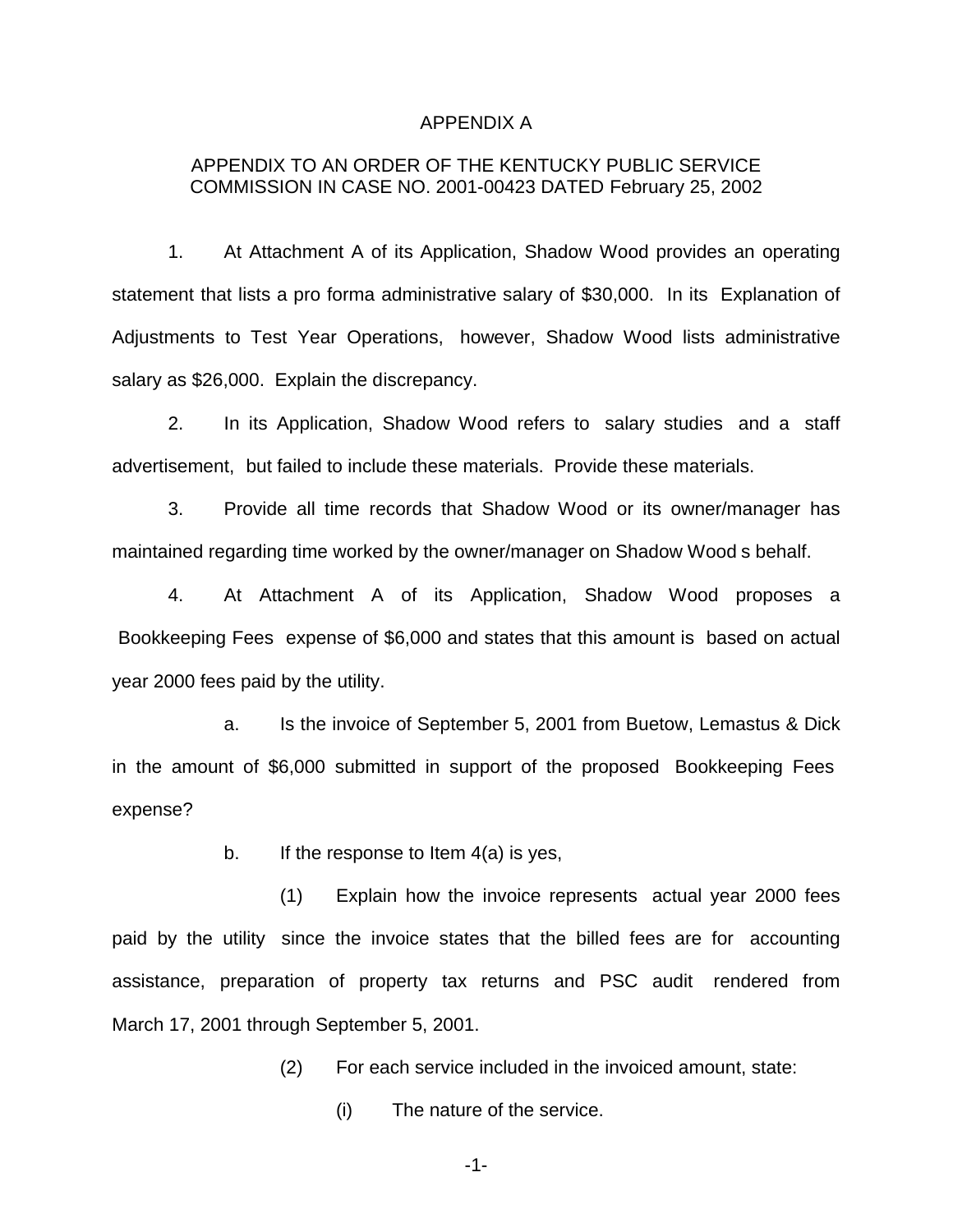(ii) The need for the service.

(iii) The number of hours worked.

(iv) Total amount billed.

(v) Whether Shadow Wood solicited bids for the service from other accounting or bookkeeping services.

(vi) If Shadow Wood did not solicit bids from other accounting or bookkeeping services, the reasons why no solicitation was made.

(vii) Whether Shadow Wood required the same service

prior to 2000.

(viii) Whether Shadow Wood expects the need for service

to recur in future years.

(ix) Whether the service is related to Shadow Wood s application for rate adjustment or its defense in Case No. 2000-00379.<sup>1</sup>

c. If the response to Item 4(a) is no,

(1) Explain how Shadow Wood determined the expense level.

(2) Provide detailed invoices that support the proposed expense

level.

(3) State when the payment was made and expensed.

(4) Explain why the expense is not reflected in Shadow Wood s

disbursements for 2000.

(5) For each service received for the payment of \$6,000, state:

<sup>&</sup>lt;sup>1</sup> Case No. 2000-00379, The Harbor at Harrods Creek Condominium Association v. Fourth Avenue Corp. Long Corp., Joint Venture d/b/a Shadow Wood Subdivision Sewer Service.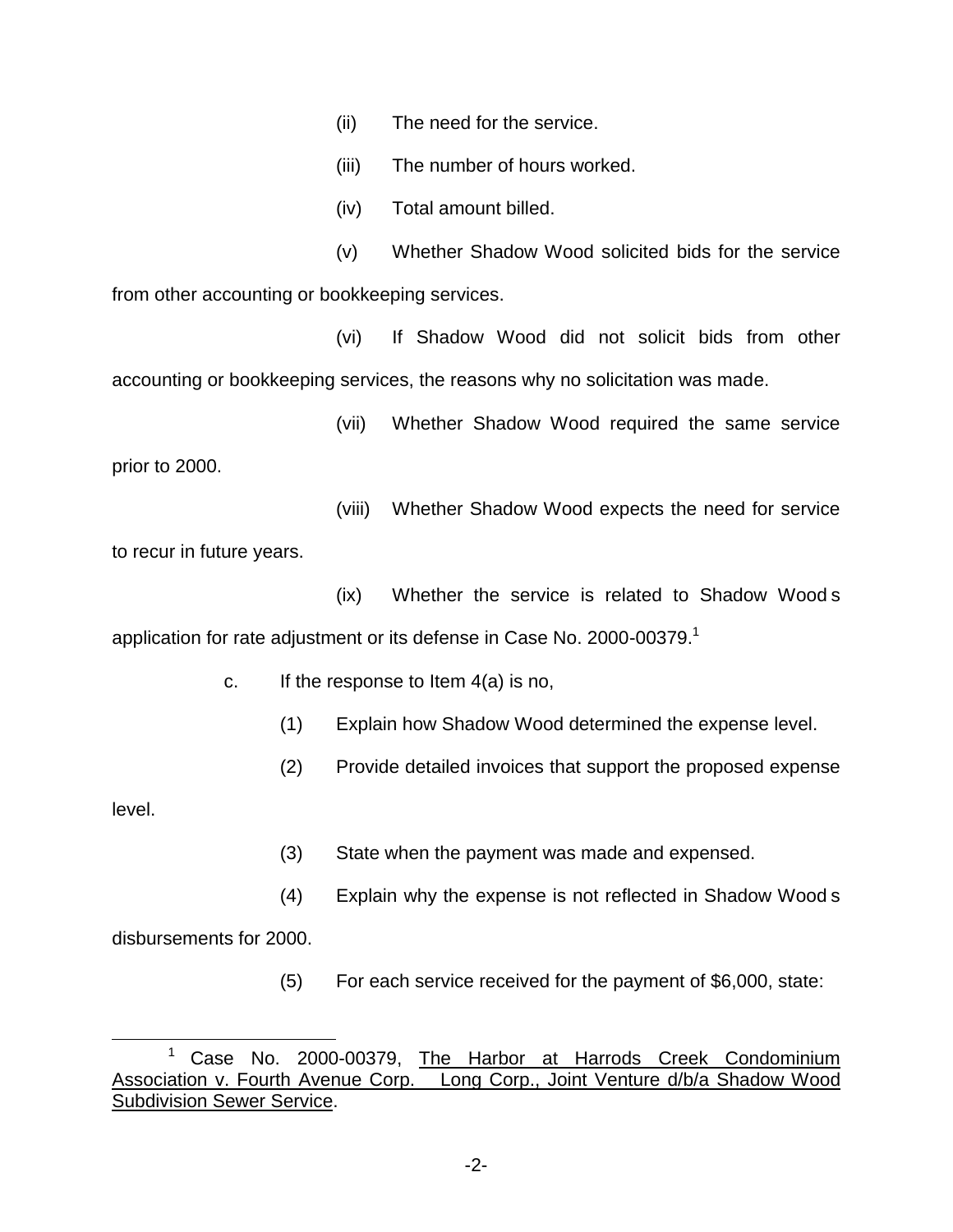(i) The nature of the service.

(ii) The need for the service.

(iii) The number of hours worked.

(iv) Total amount billed.

(v) Whether Shadow Wood solicited bids for the service from other accounting or bookkeeping services.

(vi) If Shadow Wood did not solicit bids from other accounting or bookkeeping services, the reasons why no solicitation was made.

(vii) Whether Shadow Wood required the same service prior to 2000.

(viii) Whether Shadow Wood expects the need for service to recur in future years.

(ix) Whether the service is related to Shadow Wood s application for rate adjustment or its defense in Case No. 2000-00379.

5. a. List all services that Buetow, Lemastus & Dick provided to Fourth Avenue Corporation, Long Corporation and Shadow Wood for the years 2000 and 2001.

b. For each service listed in Item 5(a), state the fee charged and the method of allocating the fee between the three entities. This response shall list each service separately and shall not include annual totals only.

6. a. List all services that Buetow, Lemastus & Dick is expected to provide to Fourth Avenue Corporation, Long Corporation and Shadow Wood in 2002.

b. For each service listed in Item  $6(a)$ ,

(1) State the expected fee.

-3-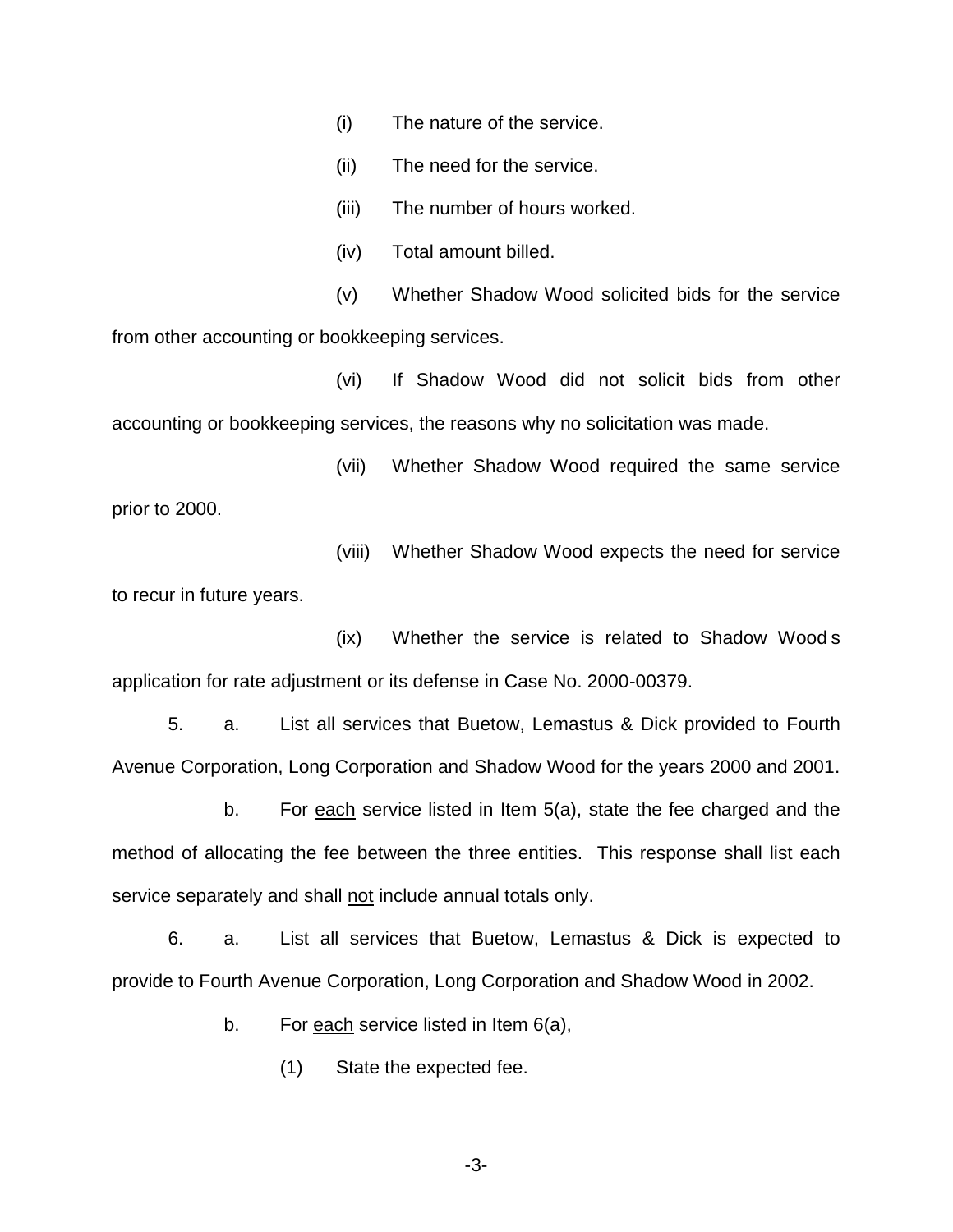(2) Describe the method of allocating the fee between the three entities.

(3) Explain how the estimates were derived.

(4) Provide all bids received regarding these services. If bids for these accounting services were not solicited, then explain why not.

7. Provide the 2000 and 2001 federal and state income tax returns for Fourth Avenue Corporation and Long Corporation.

8. a. Explain why the test year allocation of rent expense of \$1,832 is not reasonable.

b. Explain why Shadow Wood and its operating partners must maintain office space solely to operate Shadow Wood s sewer system.

c. State the number of occasions since 1996 that a customer has visited Shadow Wood s offices for a purpose related to Shadow Wood s sewer operations.

d. Explain how Shadow Wood determined that it required 600 square feet of office space.

e. List and describe all activities related to Shadow Wood s sewer operations, other than bookkeeping and record retention, that are currently performed in Shadow Wood s current office location.

f. Describe the alternatives, other than the acquisition of separate office space, that Shadow Wood considered to meet its office space needs. For each alternative, state the reasons why this alternative is not economical or feasible.

g. (1) State whether Fourth Avenue Corporation intends to close its office at 2036 Bashford Manor Lane.

-4-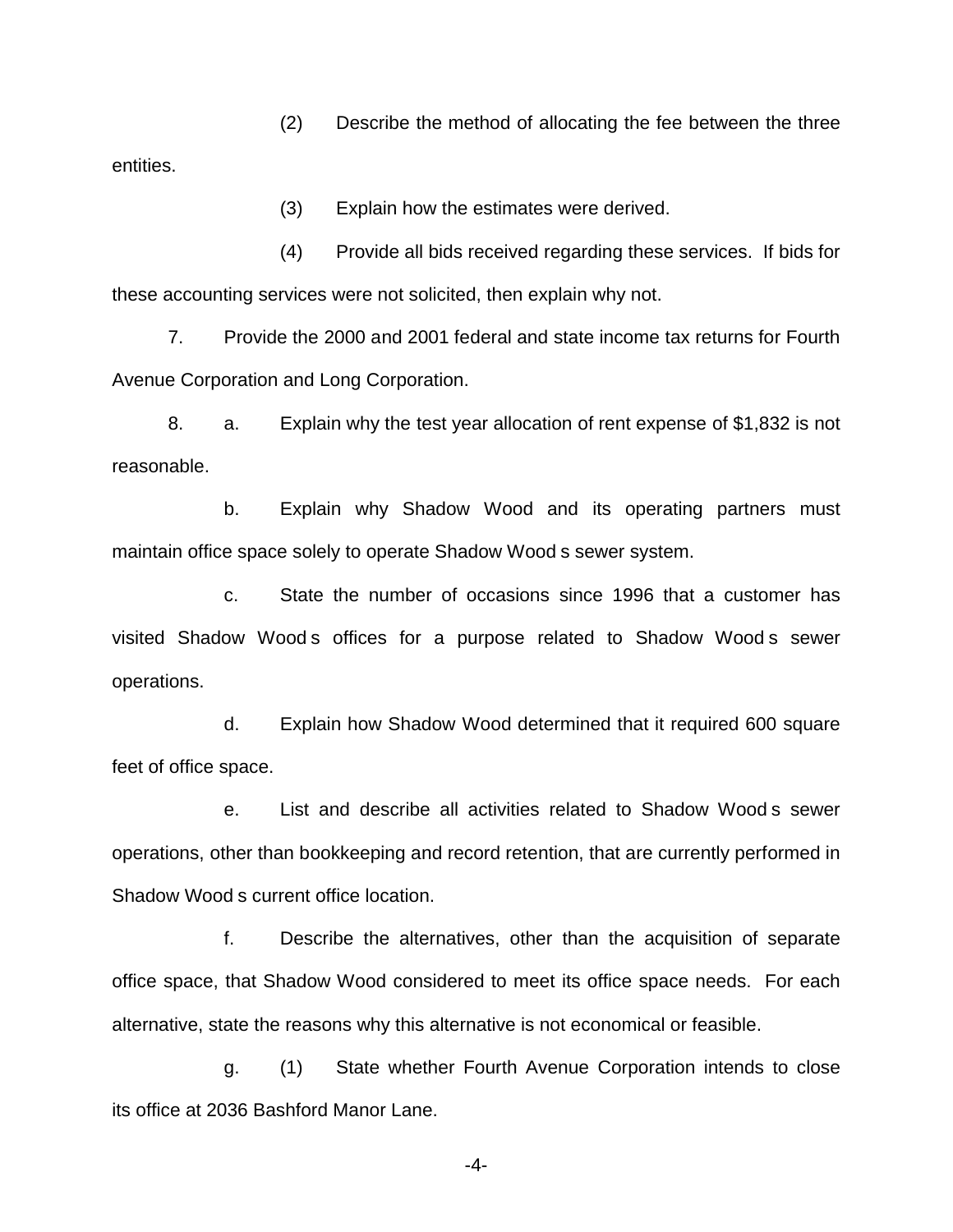(2) If Fourth Avenue Corporation intends to close its office, state the expected date of and the reasons for the closure.

h. If Fourth Avenue Corporation intends to keep its current offices open, explain why is not reasonable to manage Shadow Wood s operations from that office and to allocate a portion of the office rent to Shadow Wood.

i. Explain why the building located at Shadow Wood s treatment plant facilities is not a suitable location for record retention and to serve as Shadow Wood s headquarters.

9. a. Provide a copy of the insurance policy for which Shadow Wood incurred test year expense of \$767.

b. Provide the invoice for the insurance premiums related to the insurance policy referred to in Item 9(a).

c. Provide evidence of payment of the insurance premiums related to the insurance policy referred to in Item 9(a).

d. Describe how the cost of the insurance premiums is allocated between Shadow Wood, Fourth Avenue Corporation, and Long Corporation. Show all calculations and state all assumptions used to make the allocation.

10. a. Provide a copy of the insurance policy that currently covers Shadow Wood s facilities.

b. Provide the invoice for the insurance premiums for this policy.

c. Provide evidence of payment of the insurance premiums related to the insurance policy referred to in Item 10(a).

-5-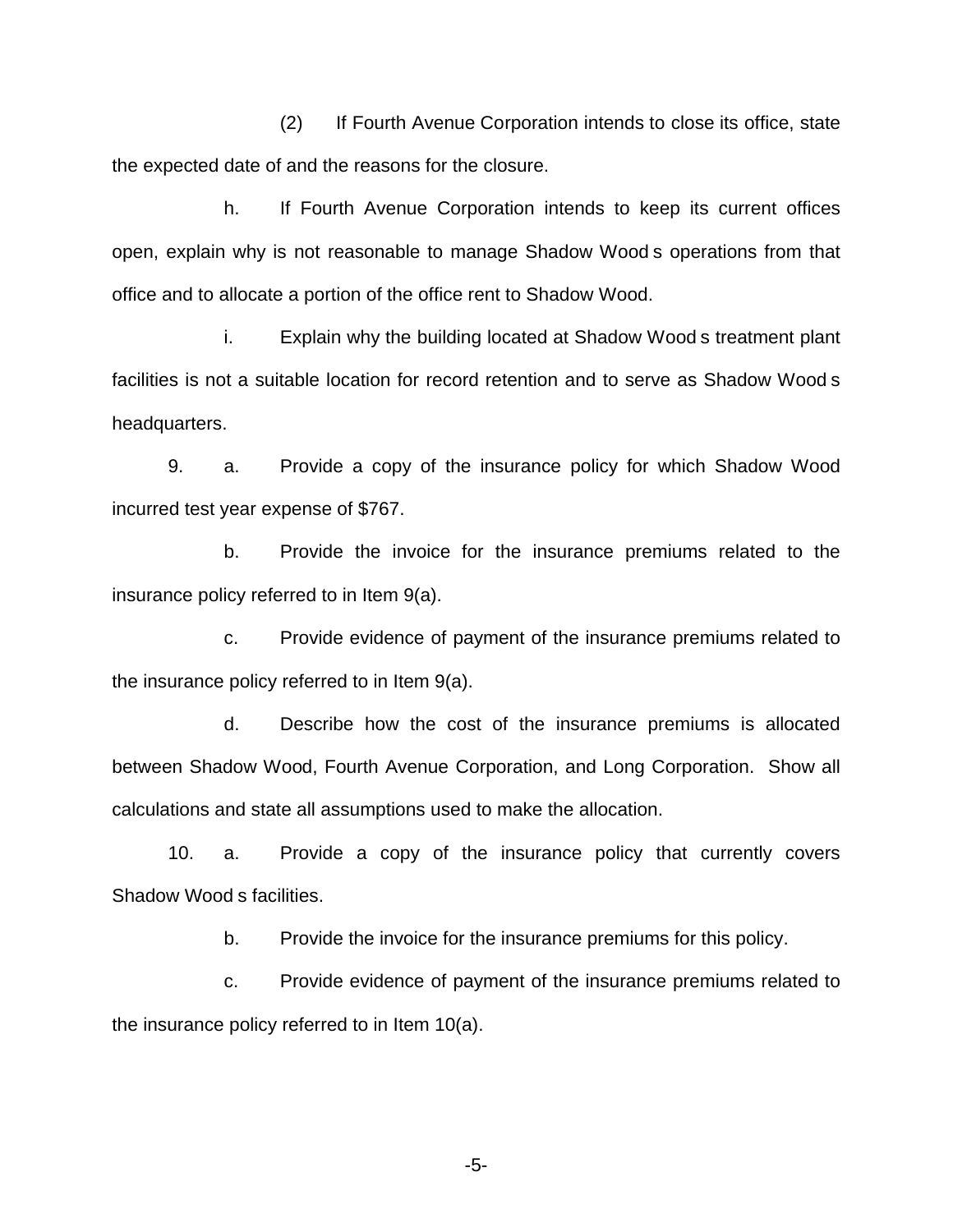d. Describe how the cost of the insurance premiums is allocated between Shadow Wood, Fourth Avenue Corporation, and Long Corporation. Show all calculations and state all assumptions used to make the allocation.

e. Provide all bids or estimates that Shadow Wood received for insurance coverage on the Shadow Wood facilities for year 2000. If no bids or estimates were solicited, explain why not.

11. a. Identify the officers of Fourth Avenue Corporation.

b. Identify all owners of Fourth Avenue Corporation and state each owner s ownership interest in that entity.

12. a. Identify the officers of Long Corporation.

b. Identify all owners of Long Corporation and state each owner s ownership interest in that entity.

13. Provide all written agreements between Fourth Avenue Corporation and Long Corporation governing the operation, management, and ownership of Shadow Wood.

14. Refer to Shadow Wood s Application, Attachment A, Item G.

a. List all properties that the 1992 capital improvements serve.

b. For each property listed in response to Item 14(a), state the amount of any payment made to Shadow Wood, Fourth Avenue Corporation, or Long Corporation in consideration of being permitted to connect to the improvements, identify the payee, and describe how the payee recorded the payment.

c. Identify each property listed in response to Item 14(a) that Fourth Avenue Corporation or Long Corporation owns.

-6-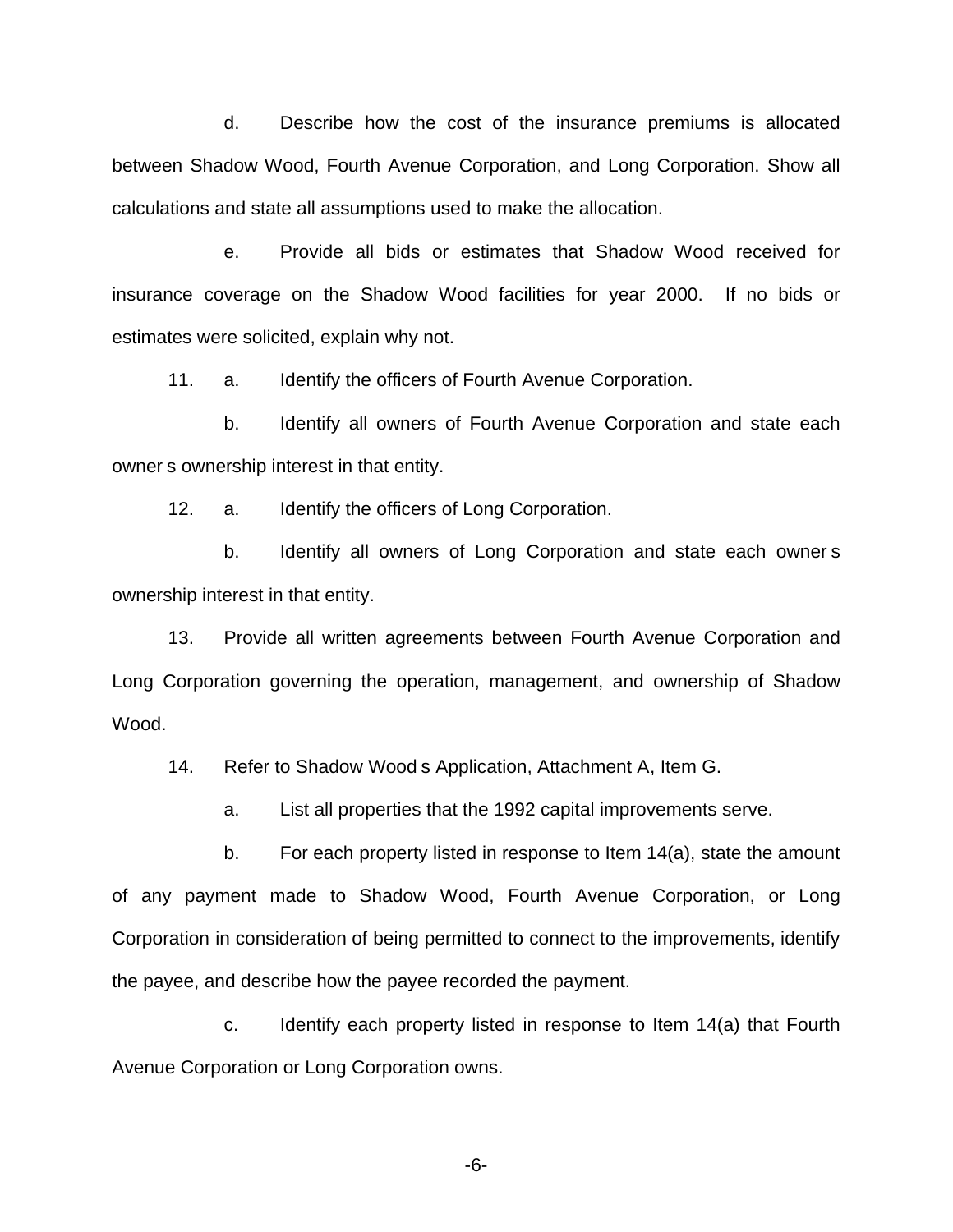d. Provide the property tax assessments for 2000 and 2001 for the 1992 capital improvements.

15. Refer to Shadow Wood s Application, Depreciable Assets Not Included in Test Year.

a. For each asset listed, state whether the asset is still in service.

b. For each asset listed, provide the manufacturer model number and serial number.

c. State the number of blowers and blower motors that are required at any one time for Shadow Wood s sewage treatment facility to operate.

d. Invoice number 36265 from Eubank, Hall and Associates, Inc. contains the item Lot of Material for the price of \$1,871.50. Describe the materials purchased, the amount of the materials purchased and their use.

e. Invoice number 39829 from Eubank, Hall and Associates, Inc. contains the items Treatment Plant Repairs Per Quote and Lot of Fencing Supplies.

(1) Provide the written quote for the plant repairs, a description of the repairs, and the reasons why the repairs were needed.

(2) List all the materials included in the item Lot of Fencing Supplies and explain why their purchase was necessary.

16. Refer to Shadow Wood s Application, Attachment A, Item L.

a. Identify the regional facility to which Shadow Wood must connect its lines.

b. Provide a copy of the Agreed Order of Dismissal to which Shadow Wood refers in its application.

-7-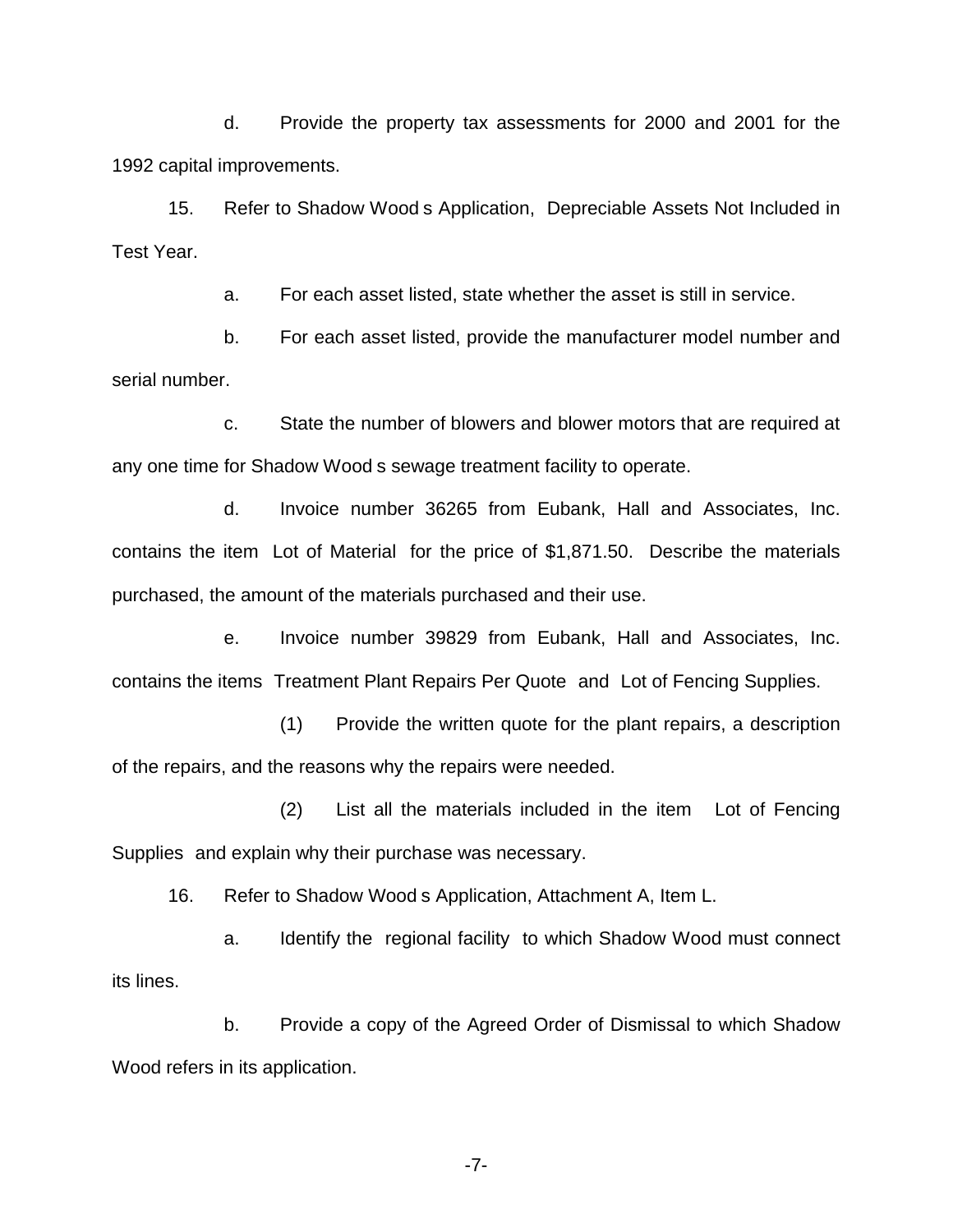c. Provide a copy of Shadow Wood s Kentucky Pollutant Discharge Elimination System ( KPDES ) permit.

d. State whether Shadow Wood will continue to operate as a sewer utility once it connects to a regional facility and abandons its sewage treatment facility.

e. Explain how Shadow Wood determined the cost of constructing facilities to connect to the regional facility. The response shall include a copy of all engineering plans and proposals, bids or price quotes for the construction, and workpapers.

f. List and describe all proceedings with the Kentucky Natural Resources and Environmental Protection Cabinet ( NREPC ) in which Shadow Wood is currently involved.

g. Describe all proceedings with NREPC involving Shadow Wood s connection to a regional facility in which Shadow Wood anticipates participating. The response should explain why Shadow Wood anticipates NREPC will initiate these proceedings.

h. List all regional facilities that border the areas in which Shadow Wood serves.

17. Refer to Shadow Wood s Application, Attachment A, Adjustment M.

a. Explain how Shadow Wood determined that a contribution of 5 percent of income for equipment replacement is appropriate.

b. State whether Shadow Wood has a written plan addressing the replacement of equipment. If yes, provide a copy of this plan.

18. Refer to Shadow Wood s Application, Attachment A, Adjustment M.

-8-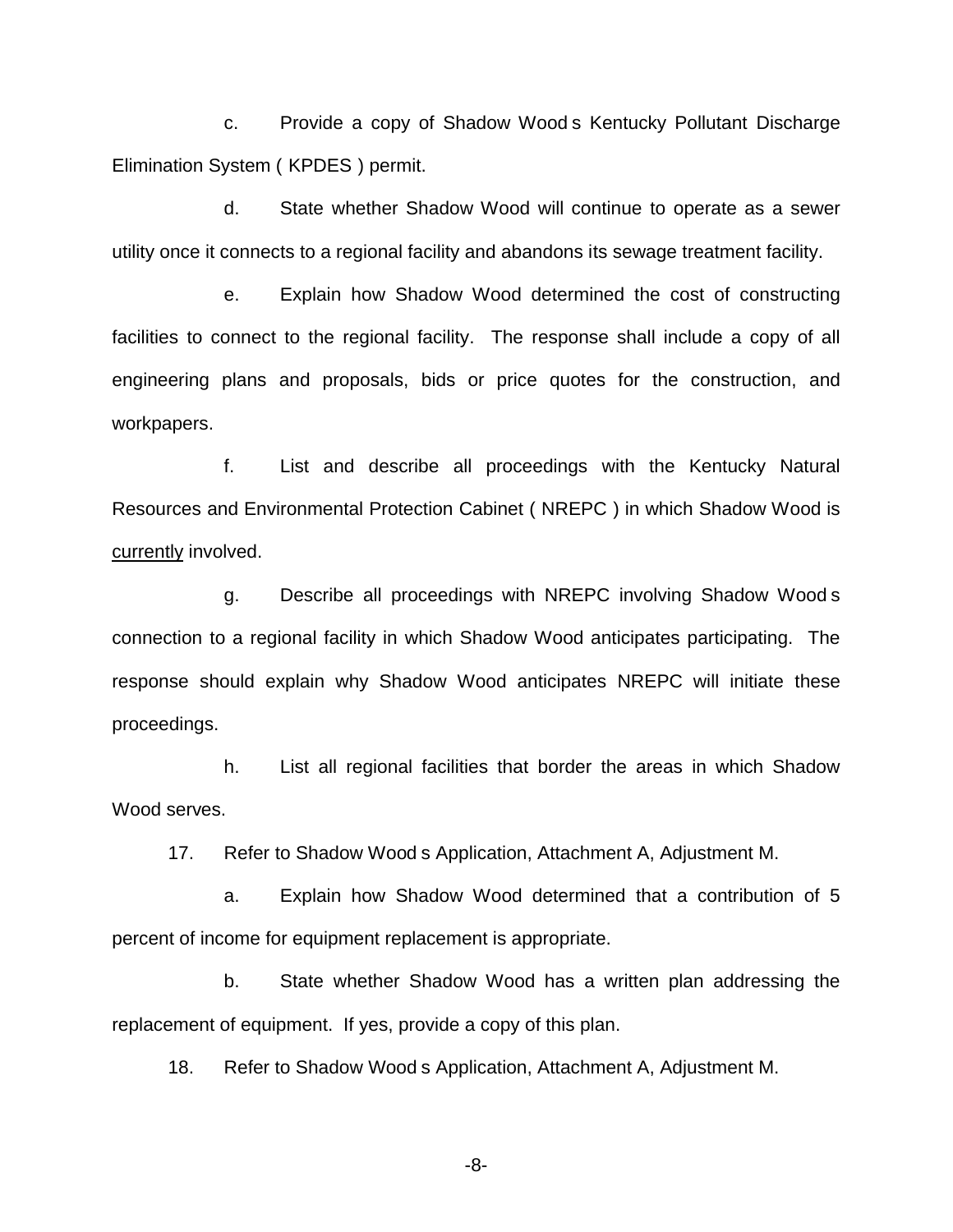a. Provide the assessment statement rendered by the taxing authority for each of the property tax bills listed.

b. Provide the billing statement issued by Jefferson County Government for the health permit and describe the nature of the permit.

19. Shadow Wood has provided invoices to document copying service expenses of \$206.70. These expenses are a part of the expenses that Shadow Wood has labeled Miscellaneous and that are related to on-going litigation. For each invoice provided, identify the document(s) copied and the number of copies made.

20. a. List each task performed in return for the fee of \$3,000 paid to Remax Properties East.

b. For each task listed in response to Item 20(a):

(1) State the amount of time expended on the task.

(2) State the hourly rate for this task.

(3) Describe how the task was related to Shadow Wood s defense in Case No. 2000-00379.

(4) State why persons that Shadow Wood, Fourth Avenue Corporation, or Long Corporation employ could not have performed this task.

c. For any task related to research, explain how this task differed from those that Felice Carman performed and why Ms. Carman could not have performed the task.

d. Provide all written agreements with Remax Properties East regarding the performance of these tasks.

-9-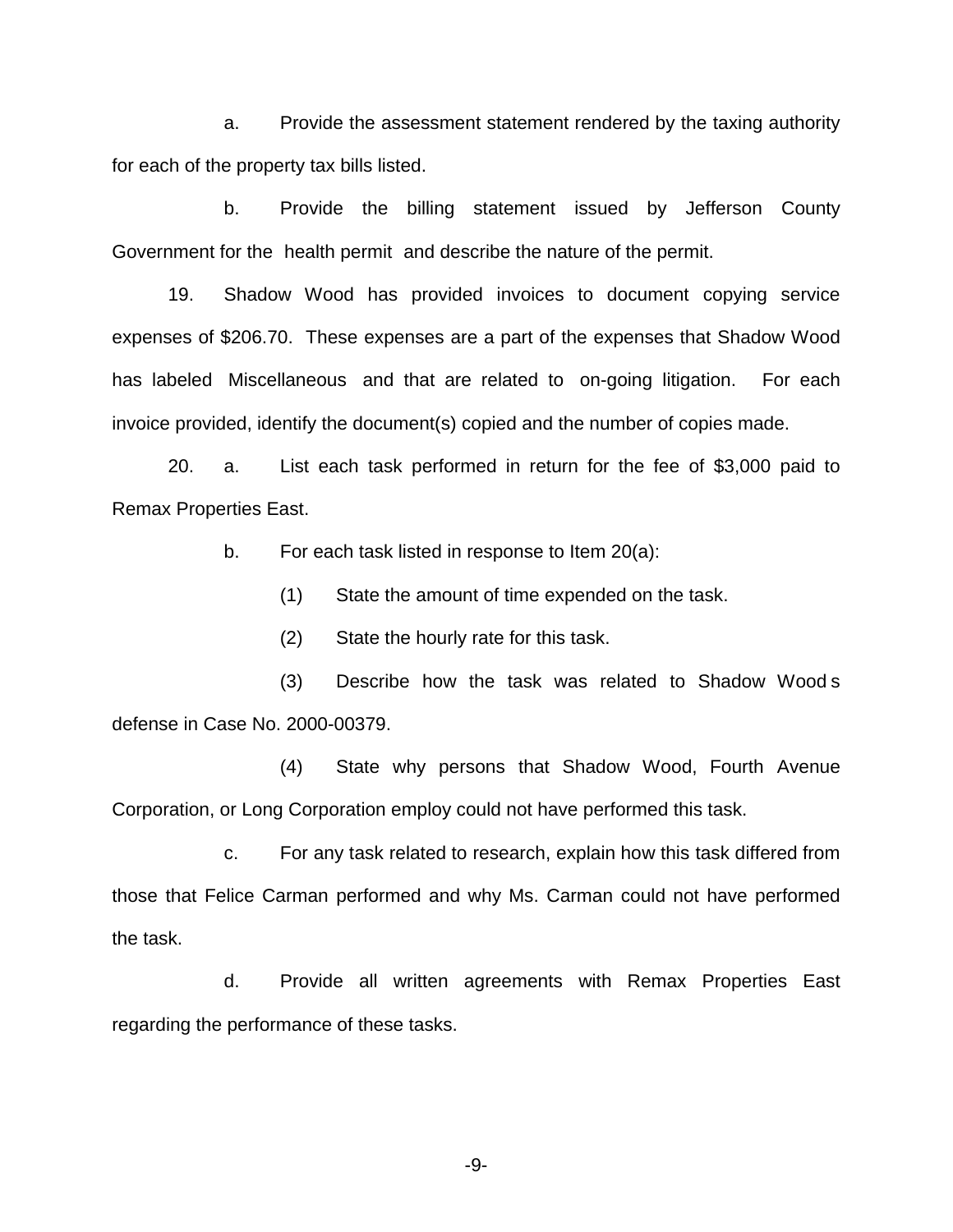e. Describe all personal and business relationships that Shadow Wood, Fourth Avenue Corporation, Long Corporation, their employees or owners have with Remax Properties East and its employees.

21. a. List each task performed in return for the fee of \$1,500 paid to Putney Architecture.

b. For each task listed in response to Item 21(a):

(1) State the amount of time expended on the task.

(2) State the hourly rate for this task.

(3) Describe how the task was related to Shadow Wood s defense in Case No. 2000-00379.

(4) State why persons that Shadow Wood, Fourth Avenue Corporation, or Long Corporation employ could not have performed this task.

c. For any task related to research, explain how this task differed from those that Felice Carman performed and why Ms. Carman could not have performed the task.

d. Provide all written agreements with Putney Architecture regarding the performance of these tasks.

e. Describe all personal and business relationships that Shadow Wood, Fourth Avenue Corporation, Long Corporation, their employees or owners have with Putney Architecture, its owners, and its employees.

f. Describe how Shadow Wood selected Putney Architecture to provide the services in question.

-10-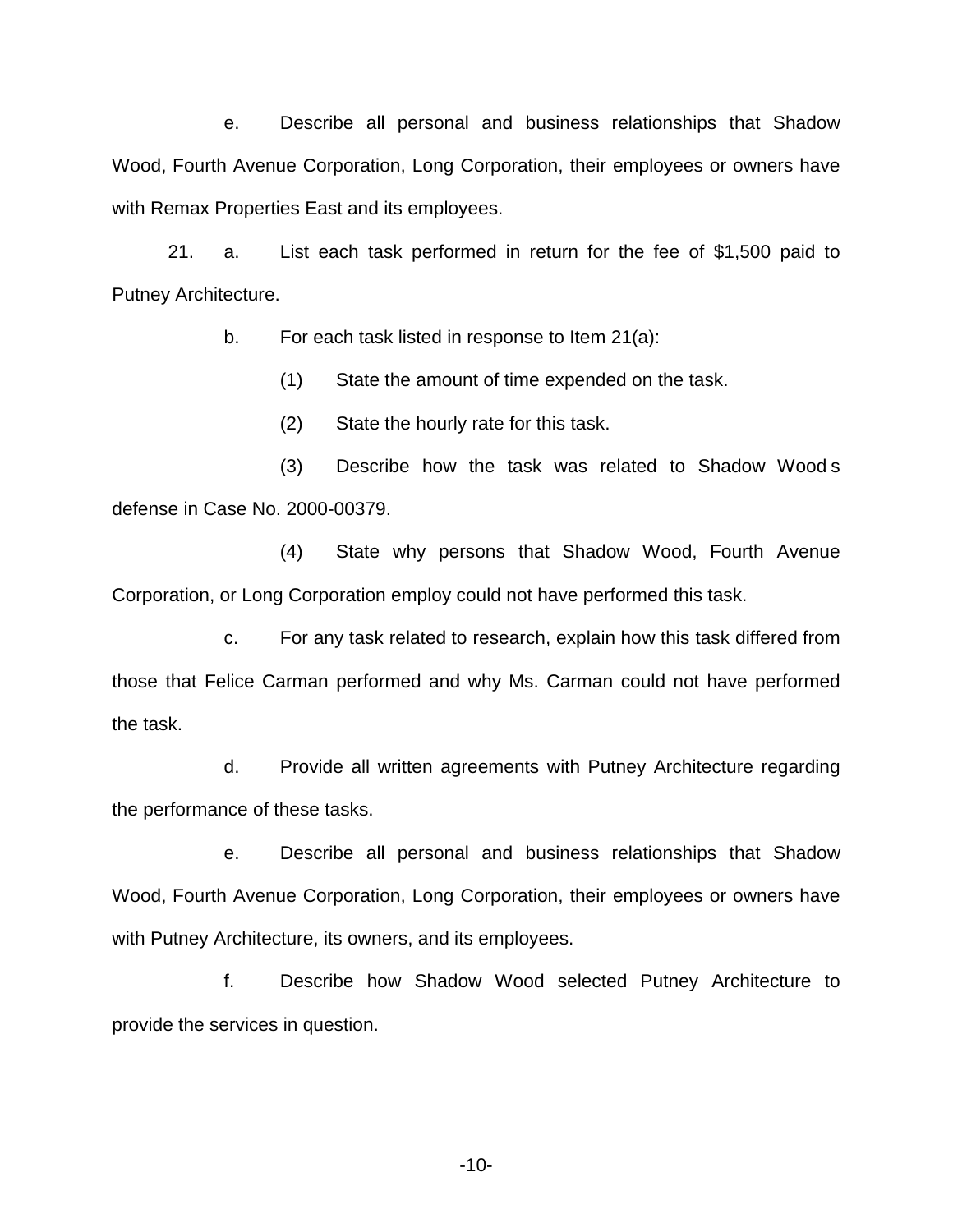g. Describe the nature of the drafting services that Putney Architecture provided. State whether these services are similar in nature to those for which Clay Long has billed Shadow Wood \$5,930.25.

22. a. List each task performed in return for the fee of \$700 paid Lexus Utilities.

b. For each task listed in response to Item 22(a):

(1) State the amount of time expended on the task.

(2) State the hourly rate for this task.

(3) Describe how the task was related to Shadow Wood s defense in Case No. 2000-00379.

(4) State why persons that Shadow Wood, Fourth Avenue Corporation, or Long Corporation employ could not have performed this task.

c. Provide all written agreements with Lexus Utilities regarding the performance of these tasks.

d. Explain why the services in question did not fall within the operating contract between Shadow Wood and Lexus Utilities.

e. Describe all personal and business relationships that Shadow Wood, Fourth Avenue Corporation, Long Corporation, their employees or owners have with Lexus Utilities, its owners, and its employees.

23. Provide a breakdown of the tasks included in the \$5,930.25 for drafting services which Clay Long has billed Shadow Wood. This breakdown shall list each task that Mr. Long performed, the hourly rate assessed for the task, the date on which Mr. Long performed the task, the total amount charged for the task, any related expenses (e.g., mileage, copying expenses), and an explanation why the task should not be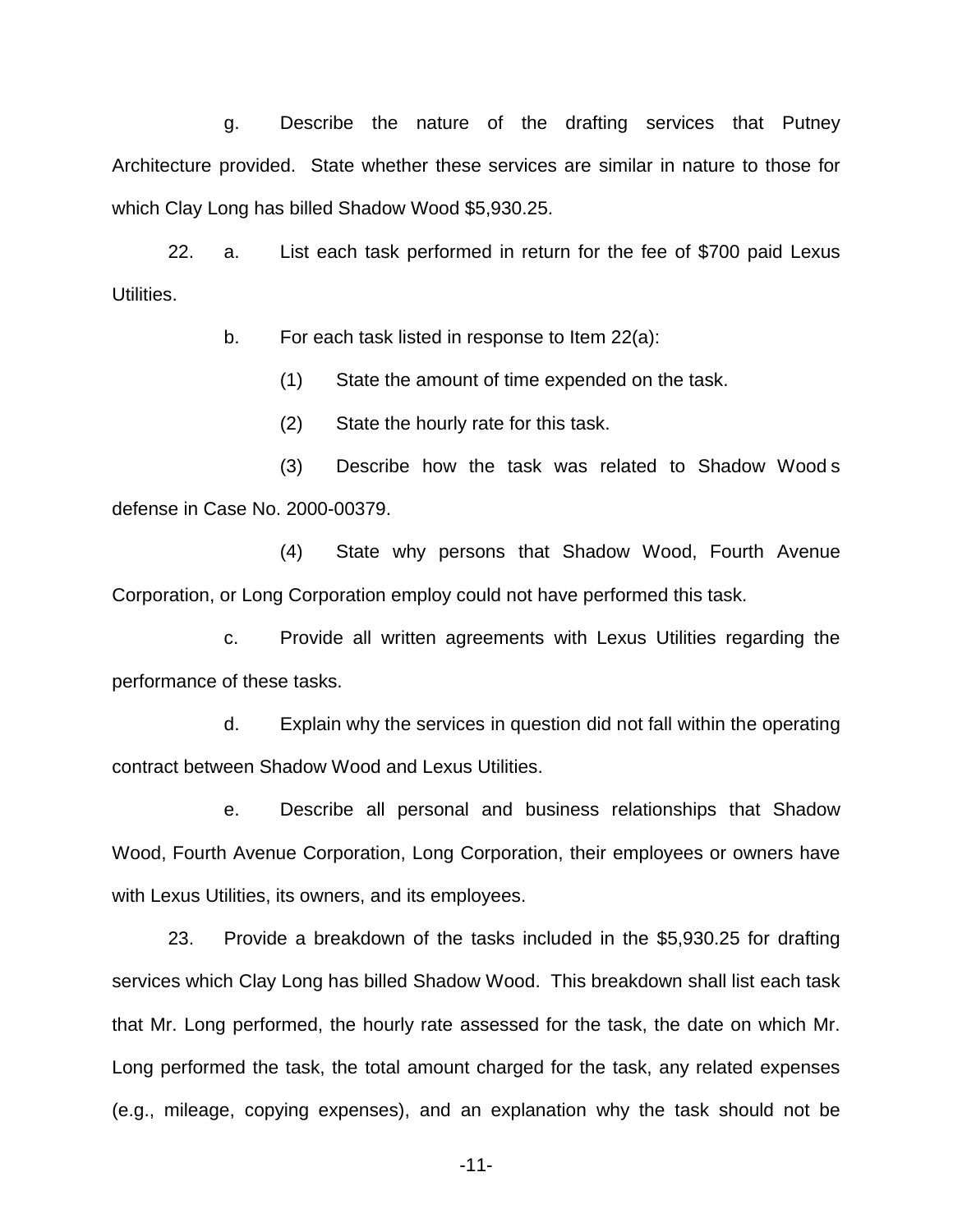considered as part of Mr. Long s managerial duties and thus included in the owner/manager fee that Shadow Wood has requested.

24. Describe Clay Long s educational and work experience as a draftsperson.

25. Explain why the services of a professional draftsperson were required to present Shadow Wood s case in Case No. 2000-00379.

26. List each expense set forth in the \$68.94 of Felice Carman Expenses and state why it was incurred.

27. Refer to Shadow Wood s Application, Attachment B.

a. Describe how Shadow Wood determined its annual legal expenses to be \$25,000. Provide all workpapers, show all calculations and state all assumptions used to derive this amount.

b. List the portion of the \$25,000 related to:

(1) Case No. 2000-00379.

(2) Case No. 2001-00423 (pending rate case).

(3) Other litigation or regulatory matters.

c. For each response to Item 28(b), state how the amount was determined and provide supporting documents.

28. a. Provide all invoices for local and long distance telephone service and cell phone service for the test period.

b. State whether Shadow Wood has a separate telephone directory listing from other Fourth Avenue Corporation and Long Corporation operations.

c. State whether the telephones allocated to Shadow Wood are also used to transact the business of Fourth Avenue Corporation and Long Corporation.

-12-